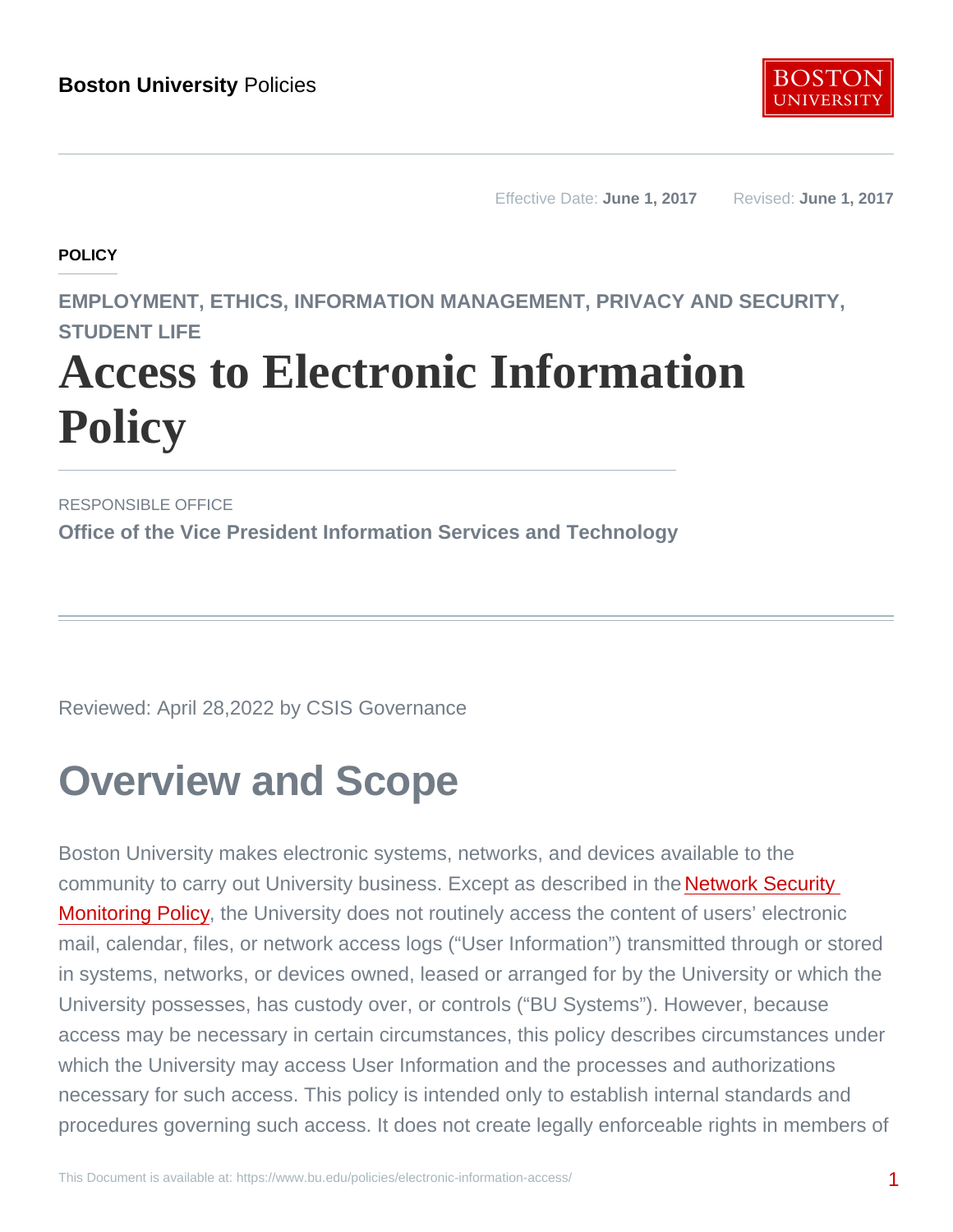the BU community to privacy of data transmitted through or stored in University systems, networks, or devices.

In the event that a user's electronic information resides on a device owned by Boston Medical Center (BMC) or is the property of BMC, BMC policies and procedures shall govern.

### **Permitted Reasons for Access**

Access to User Information stored on BU Systems may be necessary to meet the University's obligations to preserve and provide electronic information in connection with legal proceedings, to investigate allegations of misconduct, to obtain business critical information when a user is unable or unavailable to provide consent, and to address threats to the University community or individuals in a timely manner.

#### **A. Legal Proceedings and Litigation**

The University may access User Information in connection with threatened or pending litigation, and to respond to lawful demands for information in law enforcement investigations, other government investigations, and legal processes if authorized as described below.

#### **B. Internal Investigations of Alleged Misconduct**

The University may access User Information in connection with authorized internal investigations of misconduct by members of the University community, provided that access has been authorized as described below in Section 3 and the authorizing person has weighed the need for access with other University values and determined that an investigation would advance a legitimate institutional purpose and that there is a sufficient basis for providing access. Examples of investigations that may necessitate access to User Information include, but are not limited to, allegations of conduct that would violate: the Code of Ethical Conduct, Research Misconduct Policy, Sexual Misconduct/Title IX Policy, Conditions of Use and Computing Ethics Policy, Policy on Unlawful Discrimination or Harassment, Consensual Relationships Policy, Violence Prevention in the Workplace, Protection of Minors Policy, Athletic Institutional Control and Responsibility, Code of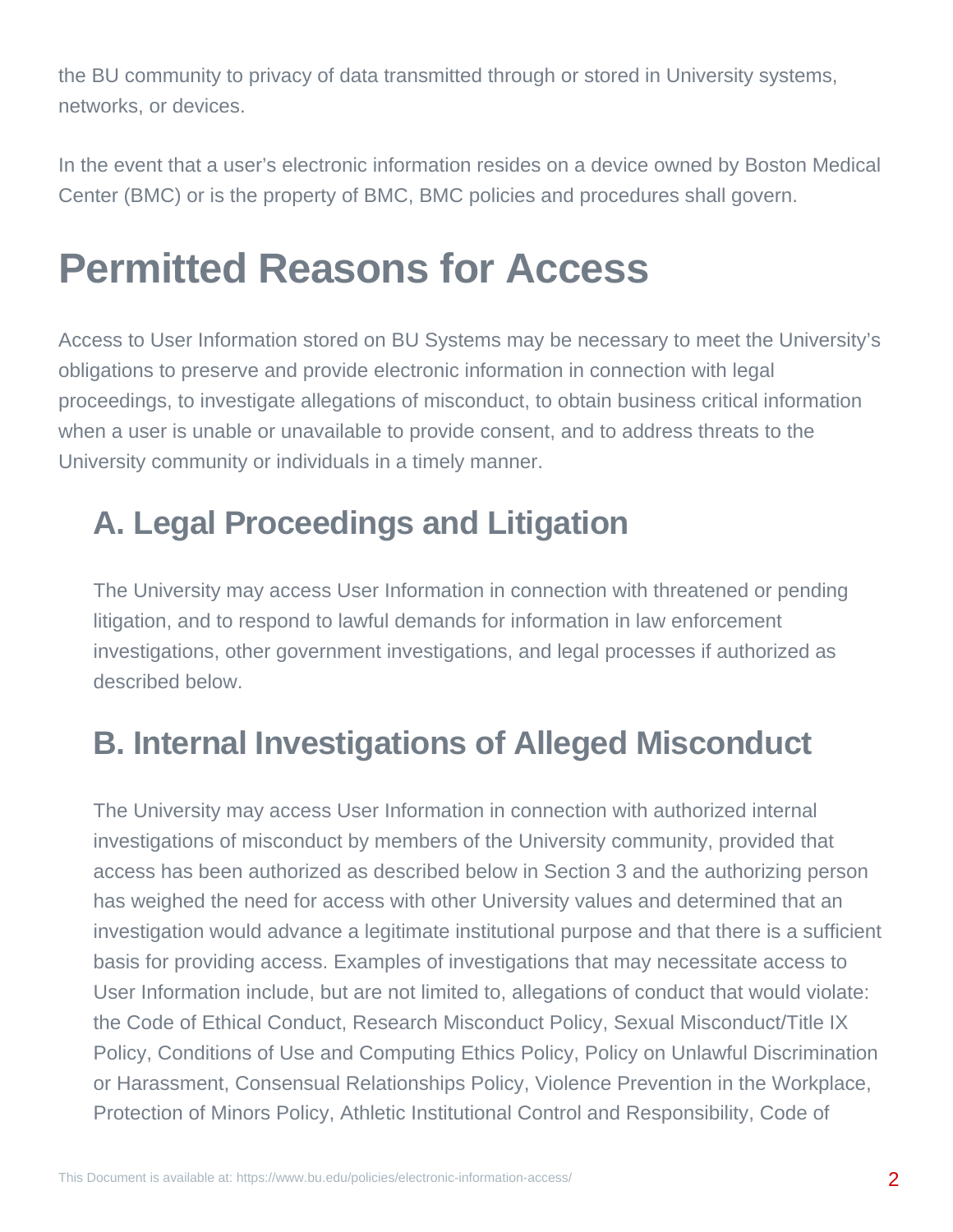Student Responsibilities, and the Student Athlete Code of Conduct.

#### **C. Business Need**

The University may access User Information (i) when such information is required to perform a critical, time sensitive function that is necessary for business continuity, such information cannot practically be obtained in another way, and the user is unable or unavailable to provide access to the information or to consent to the access, provided that access has been authorized as described below in Section 3 and the authorizing person has determined that access to the information would address a critical business need and that there is sufficient basis for providing access, and (ii) incidentally, in the course of providing information systems support, provided that the staff person who is providing such support is doing so as part of the staff person's job responsibilities.

#### **D. Safety Matters**

The University may access User Information to deal with exigent situations presenting threats to the safety of the campus or to the life, health, or safety of any person.

### **Authorization of Access**

In any of the circumstances described above, an appropriate person, designated below, must authorize access (the "authorizing person"). In deciding whether to approve access, the authorizing person should consider whether there are reasonable, effective, alternative, timely means to obtain the information. In all cases, access must comply with applicable legal requirements. An authorization shall apply only to the particular situation and user or users and is limited to the approved scope of access. Any other instance of access or any requested change in scope from that approved in the initial authorization must be separately authorized.

The user may always authorize access to his or her own User Information. Authorization should be provided in writing and preserved with the access request.

In the absence of authorization by the user, the following applies:

A. In connection with litigation, legal processes, law enforcement or federal or state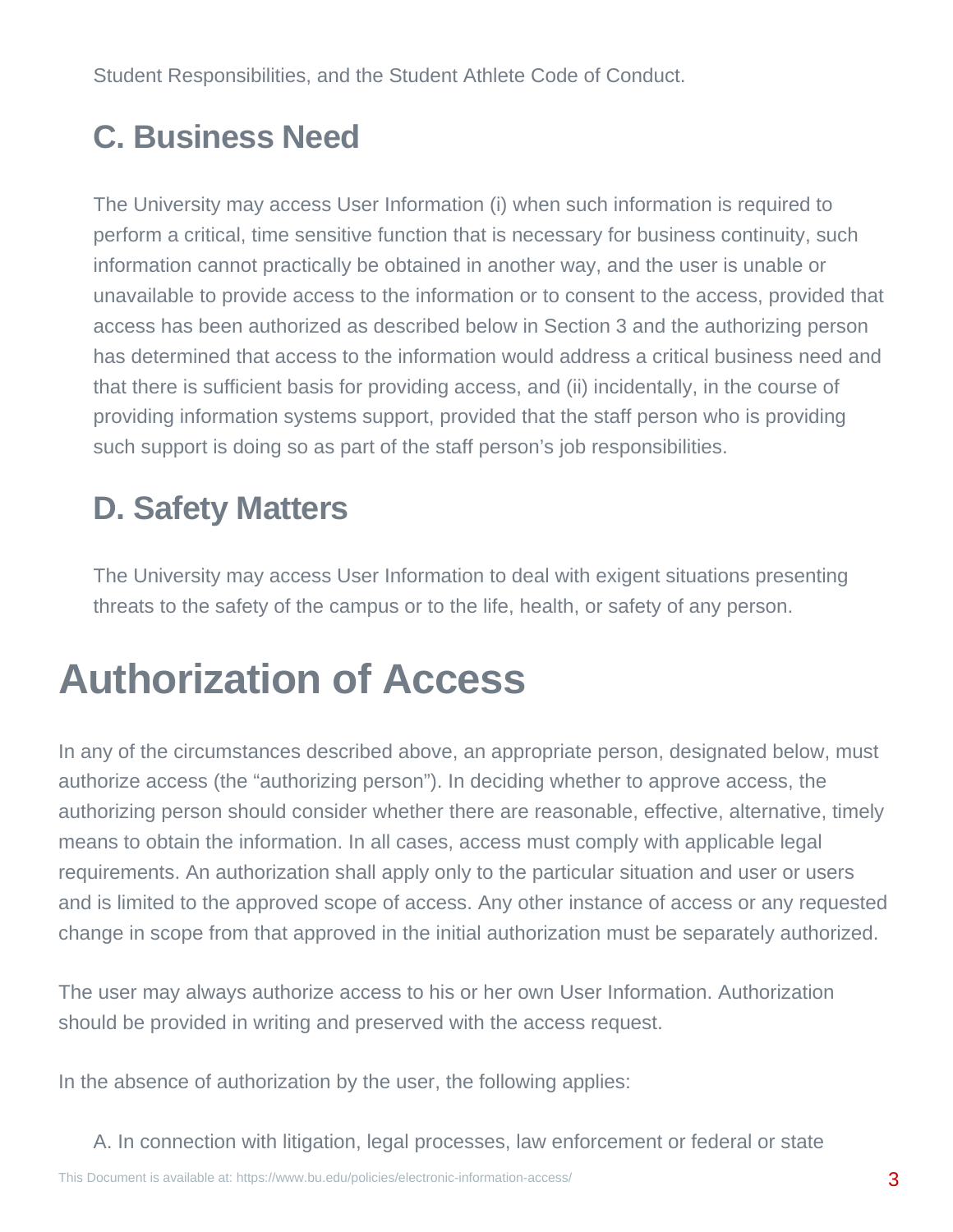agency investigations, or to preserve User Information for possible subsequent access in accordance with this policy, the Office of the General Counsel must authorize access in writing.

B. Access to User Information for purpose of internal investigations of alleged misconduct is authorized as follows:

1. If the user is a faculty member or if the user cannot be identified in advance, the Provost or his or her designee must authorize access in writing.

2. If the user is a staff member or other affiliate, the Chief Human Resources Officer or his or her designee must authorize access in writing.

3. If the user is a student, the Dean of Students or his or her designee must authorize access in writing.

4. If the user is an alumnus only, the Senior VP for Development and Alumni Relations or his or her designee must authorize access in writing.

As a general rule, the designated University official should confer with the Office of the General Counsel before authorizing access, and consult, as appropriate, with the relevant academic Dean or Vice President.

Information Services and Technology will maintain a log of all instances in which access was authorized in connection with internal investigations of misconduct.

C. To access User Information to obtain business critical information that cannot practically or timely be accessed another way: (i) in the case of a staff member, the director of the business unit in which the user is or was employed must authorize access in writing, and (ii) in the case of a faculty member, the Dean of the school or college in which the faculty member holds an appointment must authorize access in writing.

D. To access User Information in exigent situations involving a threat to campus safety or the life, health, or safety of any person, the Office of the General Counsel or the Boston University Chief of Police must authorize access.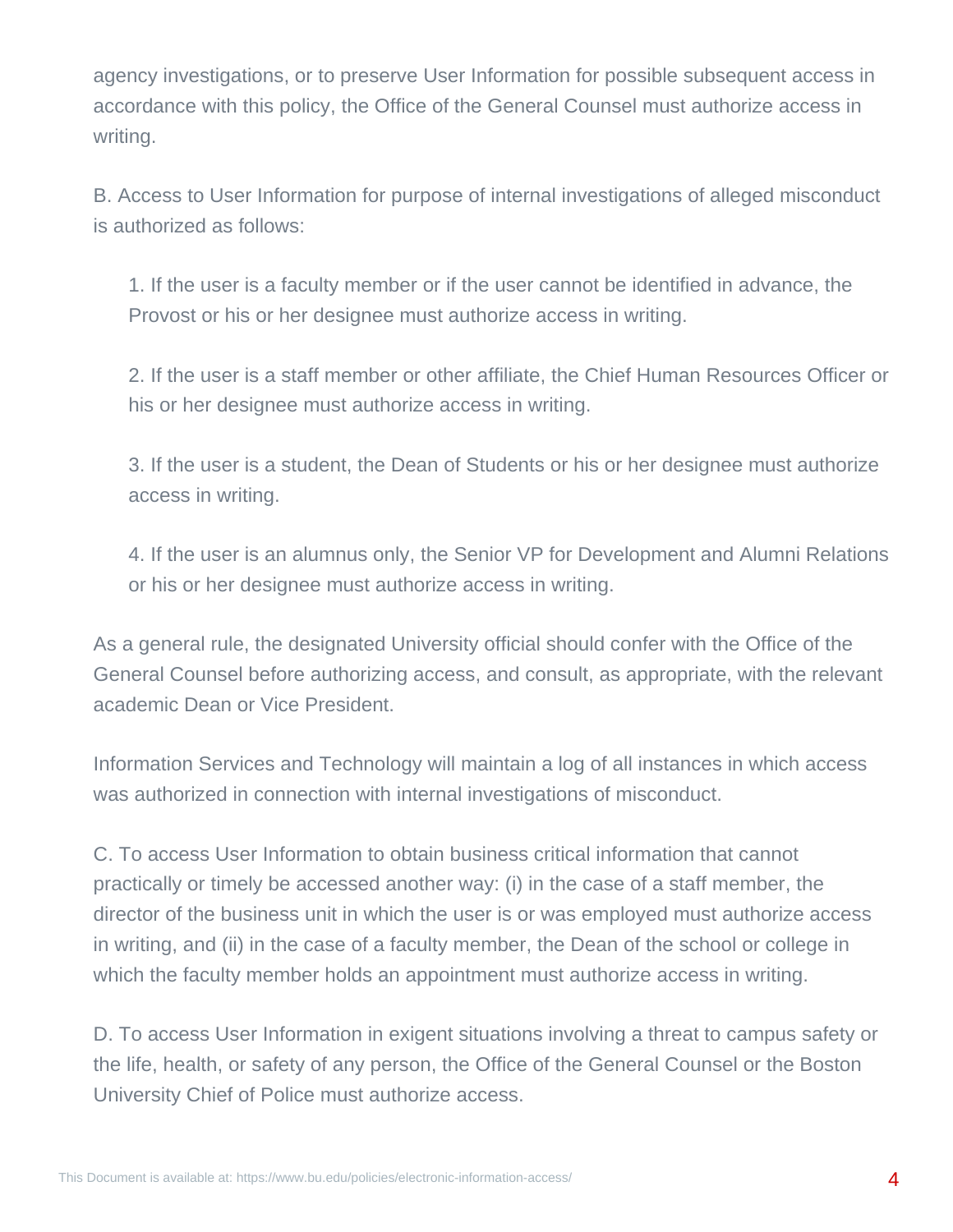### **Notice**

When the University intends to access a current user's User Information, notice ordinarily should be given to that user at the time of access or as soon thereafter as reasonably possible. Current users include retirees who maintain an active "bu.edu" email address.

However, notice is not required where the University is legally constrained or restricted from providing notice. Contemporaneous notice is not required in cases where there is insufficient time, where giving notice would otherwise interfere with an effective response to an emergency or other compelling need (e.g., at a stage of an internal investigation where giving notice may compromise the investigation), or where it is impractical. In such cases, notice will ordinarily be given as soon as practical. In addition, the University need not notify users who are deceased or who are no longer affiliated with the University. The designated authorizing person will determine whether notice is required or may be delayed for one of the reasons given in this section, in consultation with the Office of the General Counsel.

### **Scope of Access**

Whenever practicable, the authorizing person will take reasonable steps to limit the access to that which is reasonably necessary to achieve the University's purpose. These limits will vary depending on the circumstances; limits may include, for example, targeted search terms or time parameters.

Participation in the search, and access to the User Information, should be limited to those University personnel or University agents with a legitimate need to be involved.

### **Effective Date**

The Policy on Access to Electronic Information takes effect 6/1/17.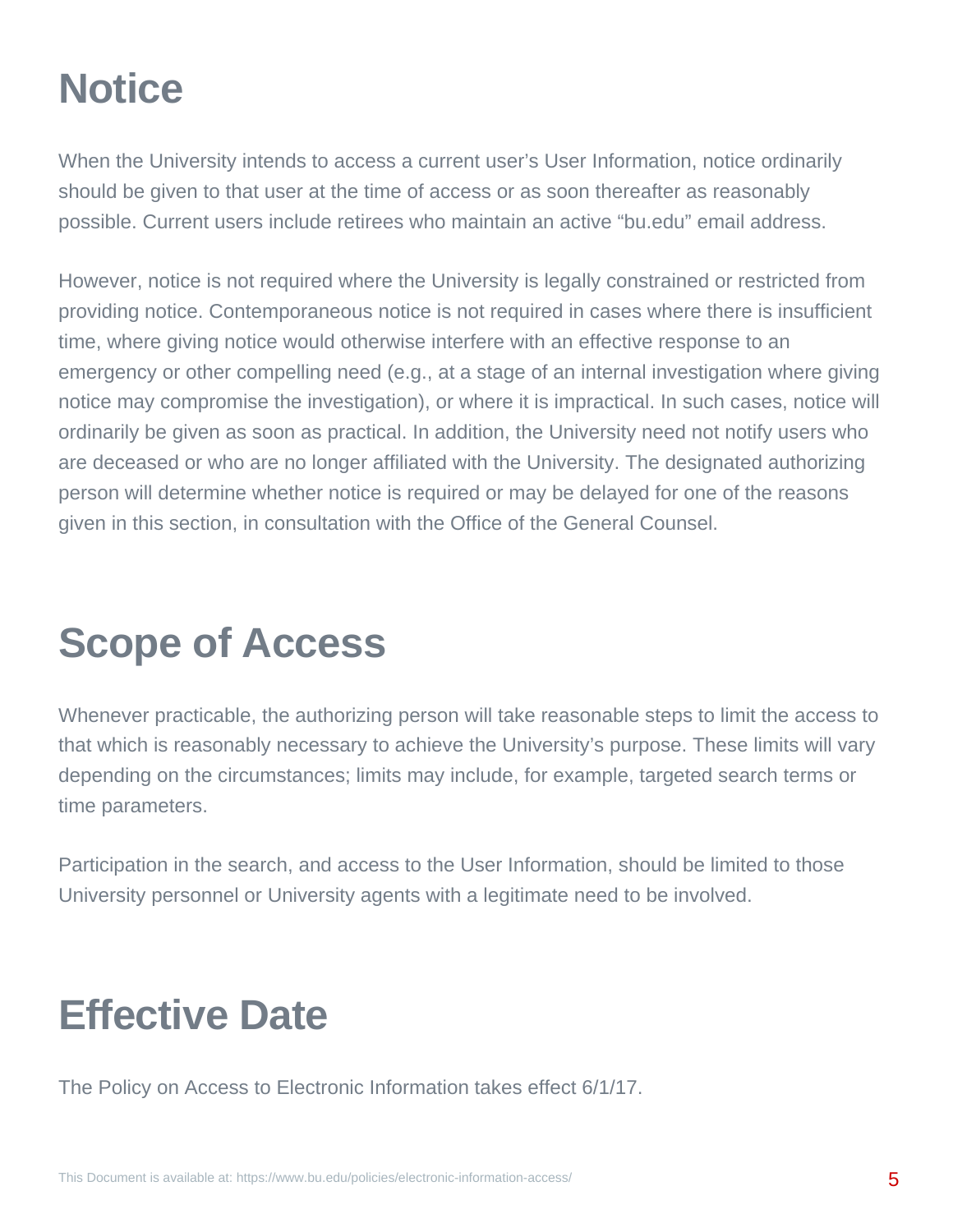## **History**

The Policy on Access to Electronic Information was drafted by the Office of Information Services & Technology and the Office of the General Counsel, reviewed by the University Council Committee on Faculty Policies, and recommended for approval by the full University Council. It was approved by the University Council on 5/17/17.

**END OF POLICY TEXT**

 $\sim$